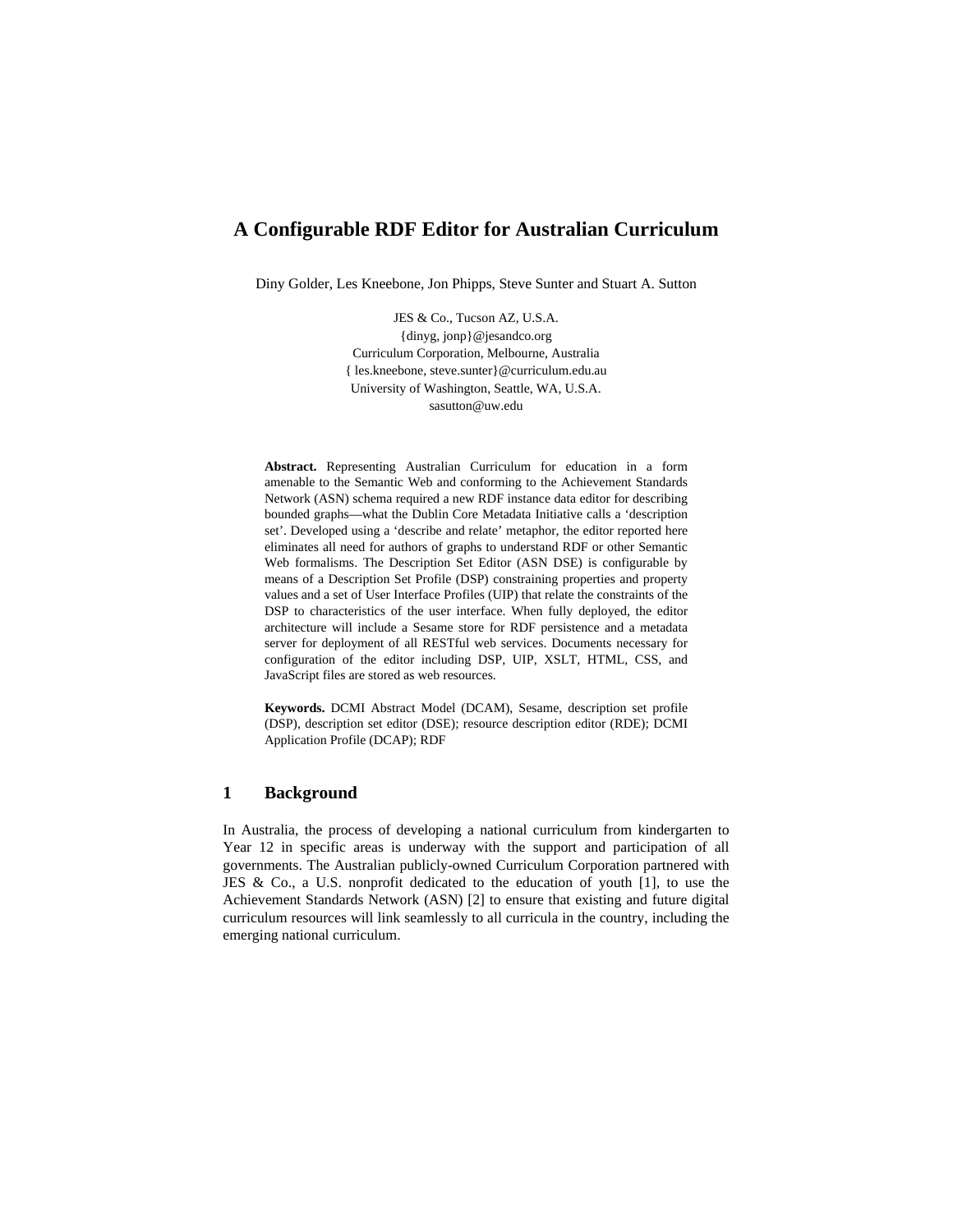### **2 Introduction**

The Achievement Standards Network (ASN) provides an RDF-based framework for the description of achievement standards promulgated by governments and other organizations [hereafter, "promulgators"] to prescribe what K-12 students should know and be able to do as a result of specific educational experiences. The achievement standards of interest are frequently called curriculum objectives in the cataloging literature as well as academic standards, curriculum standards, learning indicators, benchmarks and an array of other names peculiar to each promulgator. For our purposes here, we shall refer to these variously-named achievement standards as 'learning objectives'. The correlation or mapping of learning resources such as lesson plans, curriculum units, learning objects as well as student achievement through portfolios and standards-based assessments (e.g., report cards) to these formally promulgated learning objectives is a growing imperative in the education environment [3]. International interest is high in sharing access to learning resources using learning objectives systematically described.

One thing missing until the work described here is the means to systematically engage promulgators in the process of describing their learning objectives using the ASN framework in a manner that supports global interoperability. The tasks in achieving RDF representations of learning objectives requires: (1) careful analysis of existing or planned objectives; (2) modeling the learning objectives as Semantic Web amenable resources; (3) development of an ASN-based schema with local extensions; and (4) application development to generate a suitable editor to support creation of the RDF graphs representing the learning objectives. What has been needed to support the ASN framework and these processes is a precise documentation process and a resource description editor that totally masks the conceptual complexities of RDF from the people creating the RDF data. Because the ASN framework supports both the use of local or project-specific extensions to its property set as well as integration of locally defined value spaces (controlled vocabularies), any ASN editor devised has to be configurable to accommodate varying attribute and value spaces and user interface configurations. This paper chronicles the first phase in the development of such a configurable editor—we call it alternatively the Resource Description Editor (RDE) and the Description Set Editor (DSE) depending on the context.

### **3 General Architecture—Dublin Core**

The ASN framework is based on the Dublin Core Metadata Initiative's (DCMI) syntax-independent abstract information model (DCAM) [4]. The DCAM is intended to support development of Dublin Core Application Profiles (DCAP) of which the ASN DCAP is an example [5]. Based conceptually on Heery and Patel [6], a DCAP provides for a principled means of mixing and matching properties from disparate schemas sharing a common abstract model and describes constraints on the use of those properties within a given domain. The DCMI Usage Board has developed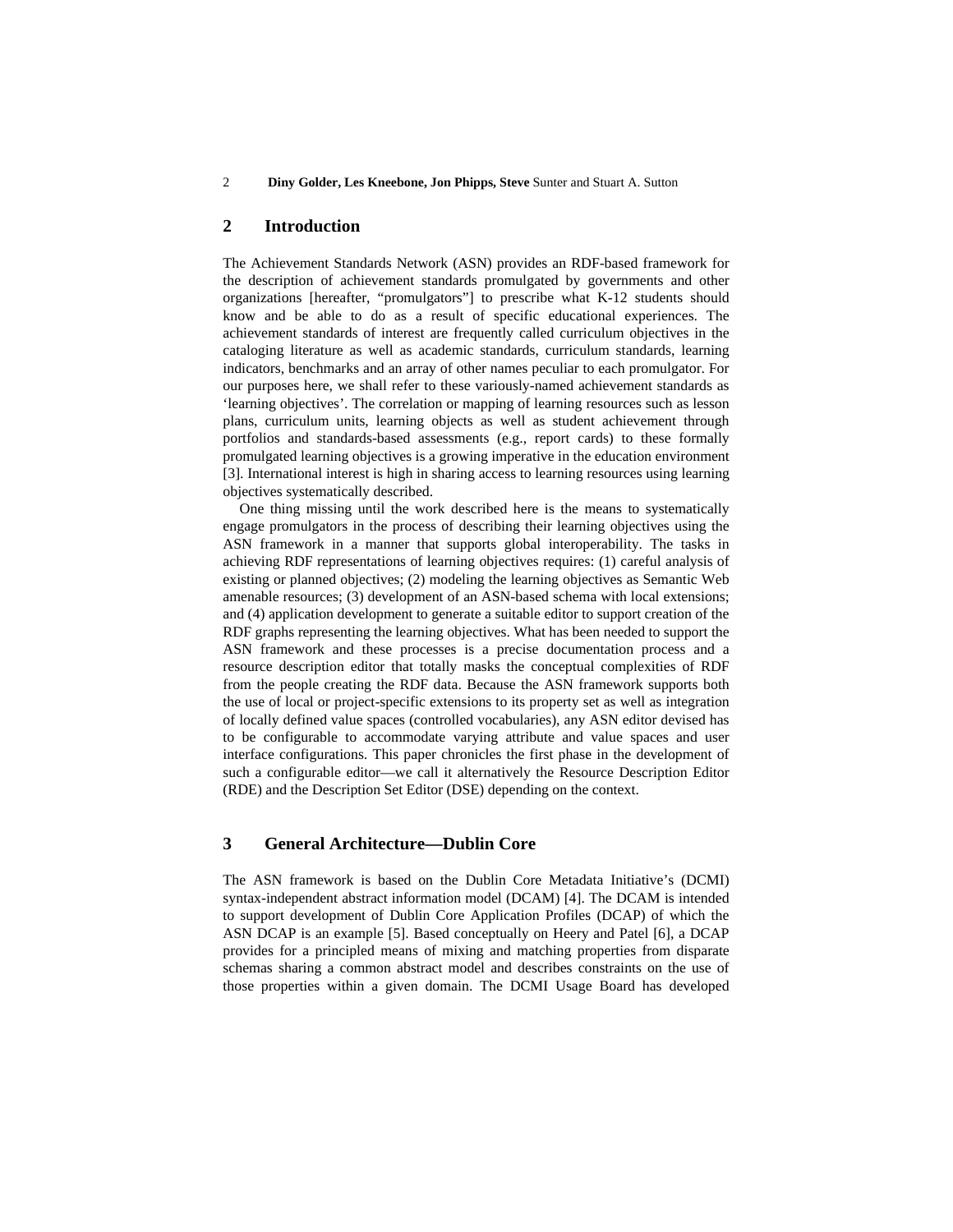Recommended Resources to document best practices in DCAP development including evaluative criteria for development [7] and guidelines [8].

In 2008, DCMI released a Recommended Resource describing the Singapore Framework that "...defines a set of descriptive components that are necessary or useful for documenting an Application Profile and describes how these documentary standards relate to standard domain models and Semantic Web foundation standards. The framework forms a basis for reviewing Application Profiles for documentary completeness and for conformance with web-architectural principles."[9] The Singapore Framework refined the understanding of application profiles and identified a specific documentation component that described the DCAP "Description Set" using a Description Set Profile (DSP). This was followed by a DCMI Working Draft of a description set constraint language that provides the means for translating a nascent DCAP into machine-processable RDF/XML or XML that can then be used to configure metadata generation applications. [10]

The ASN work described in the following paragraphs builds on the DCMI DCAP suite of specifications and practices and is the first example of DCAP deployment in the form of an RDF instance data editor configurable by means of any DCAMconformant Description Set Profile. The ASN property schema is itself a component of the ASN DCAP since it adheres to the DCMI Abstract Model and defines usage of properties drawn from multiple namespaces. In this sense, the ASN AP is similar to other DCAPs such as the *Scholarly Works Application Profile* [11] and the *Dublin Core Collections Application Profile* [12].

### **4 ASN DSE/RDE Editor**

The reasons for developing an architecture for a configurable editor for describing RDF graphs of learning objectives are twofold: (1) one reason stems from ASN data model's embracing open extensions to the ASN schema to accommodate properties and controlled vocabularies peculiar to national and organizational needs; and (2) the other reason stems from the need (requirement) to insulate the people generating the graphs of learning objectives from the complexities of RDF.

The use of the ASN schema in Australia for describing its new national curriculum illustrates the first of these reasons. The DSE editor had to be configured using Australian controlled vocabularies, and property labeling in the editor had to align with Australian common usage. The editor had to be incrementally and simply extensible (reconfigurable) over time as the Australian DCAP evolves. While sharing the underlying ASN data model to support interoperability, aspects of the Australian Application Profile (AU-AP) are different from those same aspects in the application profile configuring the editor for the United States. As a consortium with global participation, ASN anticipates such variance will be common as more nations and organizations embrace the ASN framework and bring their learning objectives to the Semantic Web.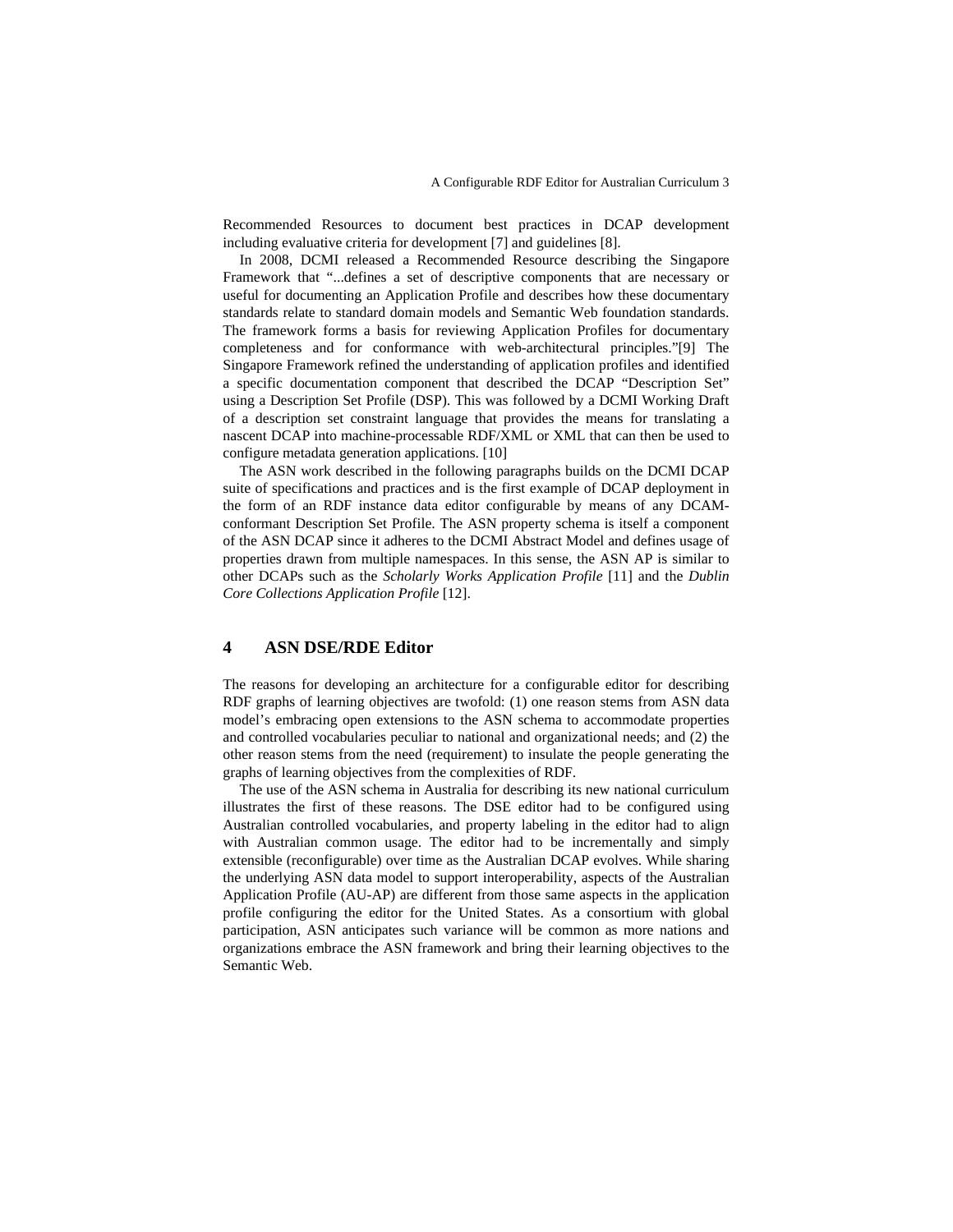#### **4.1 The Description Set Editor Architecture**

When fully deployed, the editor architecture described here will include a Sesame triple store [13] for RDF persistence and a metadata server for deployment of RESTful web services. As noted above, the editor will be configured by means of a DSP, and one or more (depending on the nature of the editor to be instantiated) User Interface Profiles (UIP). All documents necessary for configuration of the editor including the DSP, one or more UIP, XSLT, HTML, CSS, and JavaScript files are stored as web resources either in the editor's immediate triple store or elsewhere on the web. The basic relationships among the instantiating documents, the resulting editor, and the triple store are illustrated in Figure 1. We will briefly introduce the components of Figure 1 here and set them out more fully below.



**Fig. 1.** Description Set Editor (DSE) architecture

While the DSP defines the constraints on permitted entities and their associated properties, it does not specify the treatment of those properties in the human interface of the editor generated. The DSP defines *what* can be present (i.e., properties and controlled vocabularies) and the UIP defines *how* those properties will be treated- e.g., a UIP controls: (1) local property labels; and (2) whether a controlled vocabularies will be treated as a small set of check boxes, a drop-down pick-list, or a separate search/browse interface. The UIP works in concert with XSLT, HTML and CSS. As already noted, all documents necessary for configuration of the editor are stored as web resources—represented in the figure by the upward arrows from the triple-store to the DSP and UIP.

The Figure denotes the DSE in terms of 1-*n* different configurations when fed 1-*n* configuring documents. As a result, the DSE core implementation may be viewed as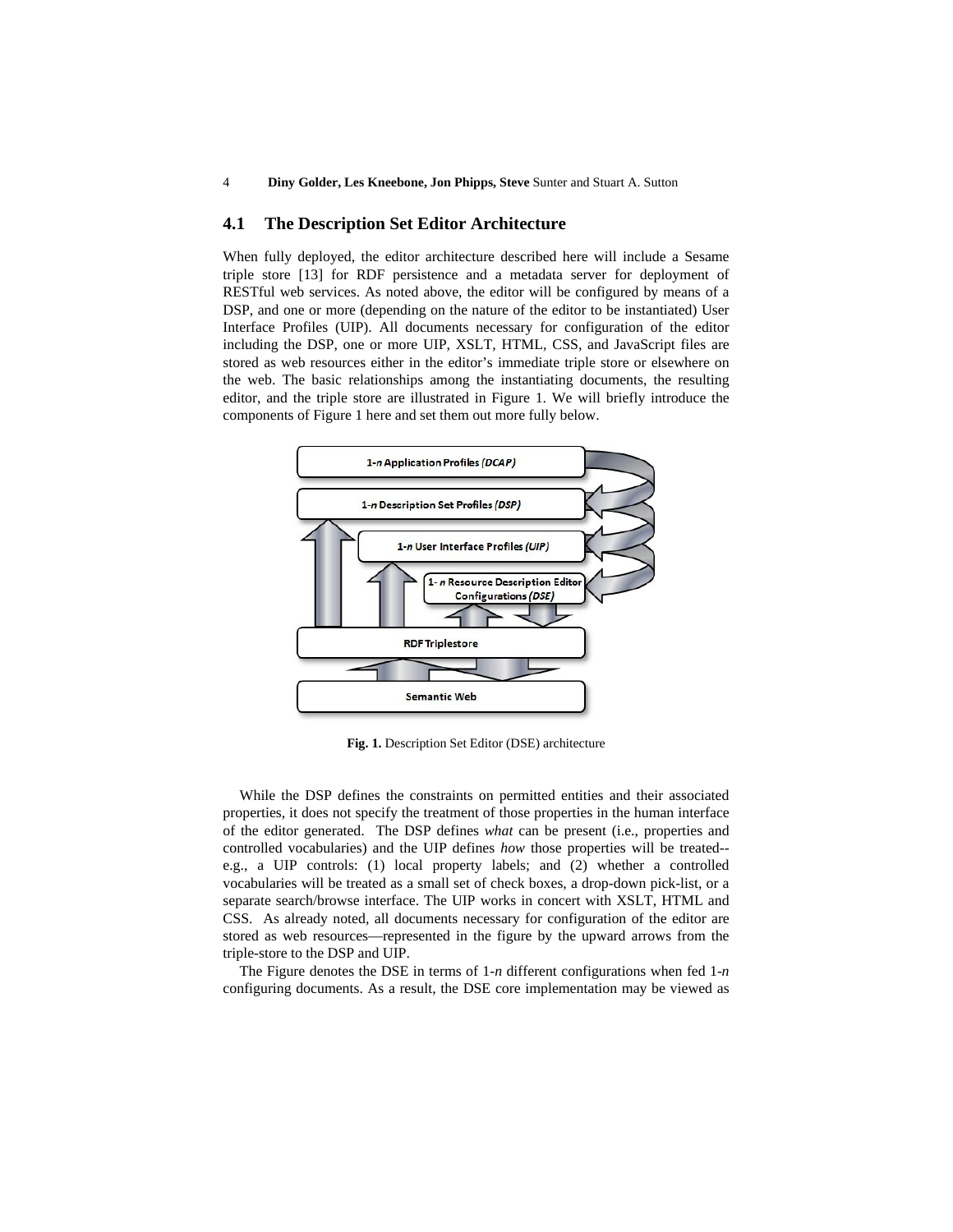an enabling shell with the resulting editor shaped largely by the configuration files it is fed.

#### **4.2 The Description Set Profile**

The DSP, as the machine-readable expression of the DCAP, is the principal component in defining the RDF data to be generated by the DSE. A DSP describes a *description set* defined by DCMI as "[a] set of one or more *descriptions*, each of which describes a single *resource*". [4] A record is defined by DCMI as an "instantiation of a *description set...*." [4] Thus, a description set (or record) is a bounded graph of related descriptions with each description in the set identified by a URI. So defined, an ASN 'record' might entail a description of the document *Social Studies Strand 4—Geography (2006)* and 1-*n* descriptions of individual learning objective assertions of which that document is comprised.

A DSP contains the formal syntactic constraints on: (1) classes of entities described by the 'set', (2) the desired properties and their form (literal or non-literal), (3) permitted value spaces (controlled vocabularies) as well as syntax encoding schemes (data types), and, (4) cardinality. As developed in DCMI's Singapore Framework, the DSP takes the form of a well defined templating structure that instantiates the DCAM. Figure2 graphically summarizes this templating.



**Fig. 2**. DCAP constraint language templating: (a) a *description set template* is comprised of one or more resource description templates; (b) a *resource description template* is comprised of one or more statement templates; and (c) a *statement template* is comprised of either a literal or non-literal value template.

Since a description set is comprised of a set of related descriptions, a relationship between any two Resource Description Templates in the set is established by means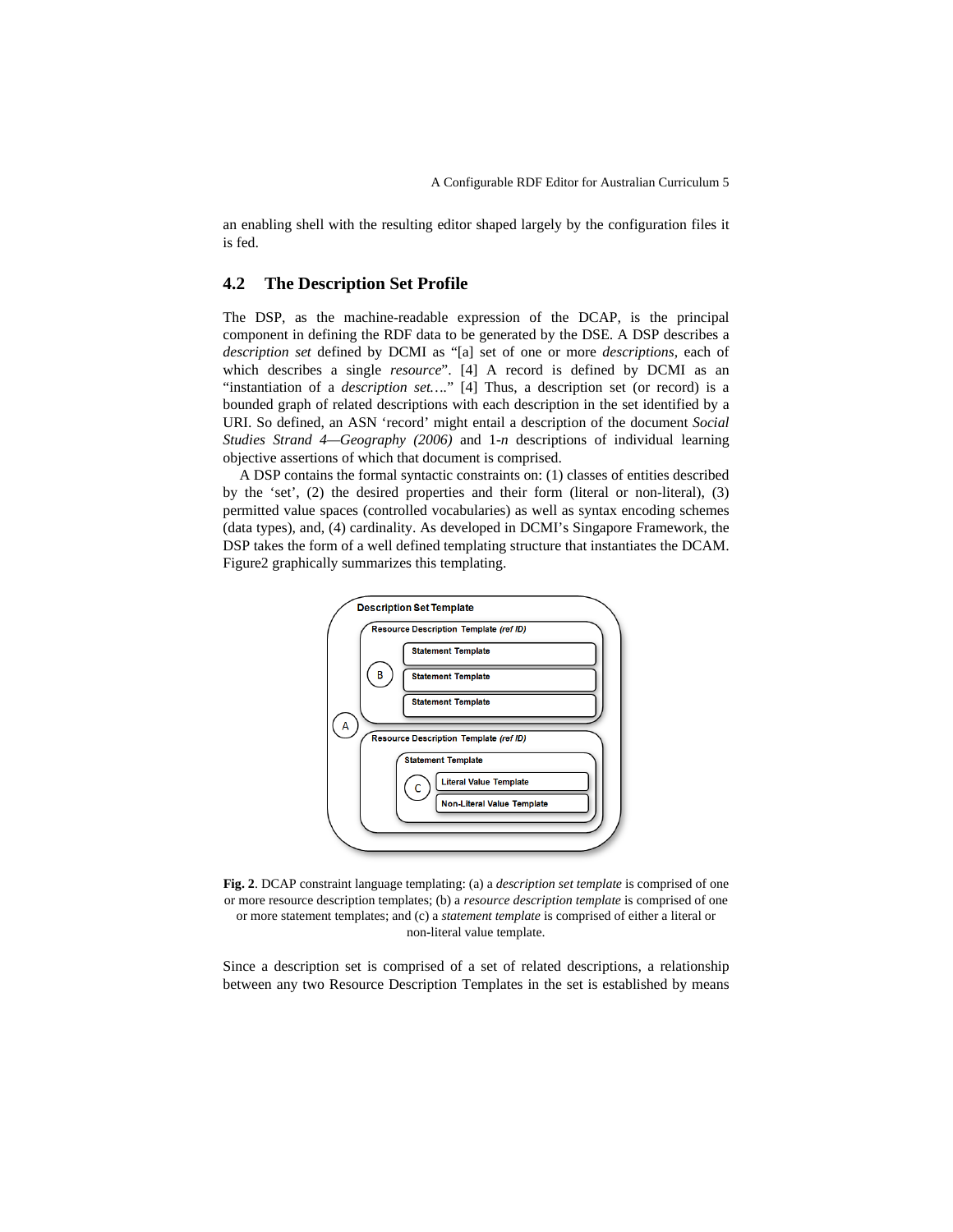of a Statement Template in the *subject* Resource Description Template referencing the refID of the *object* Resource Description Template.

#### **4.3 User Interface Profile**

As noted above in section 4.1, while the DSP defines the constraints on entities and properties for a description set, the User Interface Profile (UIP) defines the human interface—how those entities/properties are presented to the user of the editor. While the DSE is configured through a single DSP, in the current implementation, there is a UIP defined for each "view" of an entity and its properties. Currently, there is a UIP pair for each entity in the DSP—an *edit* UIP used for generating the editing environment, and a *view* UIP for generating the display-only environment. There are several other standard UIP present to support display for common functions of the editor such as the "pocket" used for managing relationships between entities (discussed below) and the overall visual frame in which the entity-specific UIP functions.

Like the DSP, UIP are web resources encoded in either RDF/XML or XML and are retrievable from the local triple store or elsewhere on the web. The various UIP control how properties are displayed and data entry is managed as well as specifying how value spaces are handled—e.g., whether the interface provides a simple dropdown picklist, check boxes or a full search and browse interface environment needed for large controlled vocabularies such as the Australian *Schools Online Thesaurus* (ScOT) [14].

### **4.4 Description Set Editor (DSE)/Resource Description Editor (RDE)**

An instance of the editor configured by the means described above can be either a description set editor (DSE) where the intent is to describe sets of related resources or as a resource description editor (RDE) where the intent is to describe individual resources. The only difference between a DSE configuration of the editor and a RDE configuration is that the latter involves a DSP comprised of a single entity (i.e., a single resource description) while the former is be comprised of any number of related entities (i.e., a set of resource descriptions). In either configuration, the editor functions in the same manner.

### **5 The DSE Design Metaphor**

The editor is designed around a "describe and relate" metaphor that builds on the underlying abstract information model and its templating framework in the DSP while eliminating exposure of the person using the editor to the information modeling complexities or the RDF encodings generated. In essence, the creator of RDF descriptions is asked to "describe" individual entities using straightforward input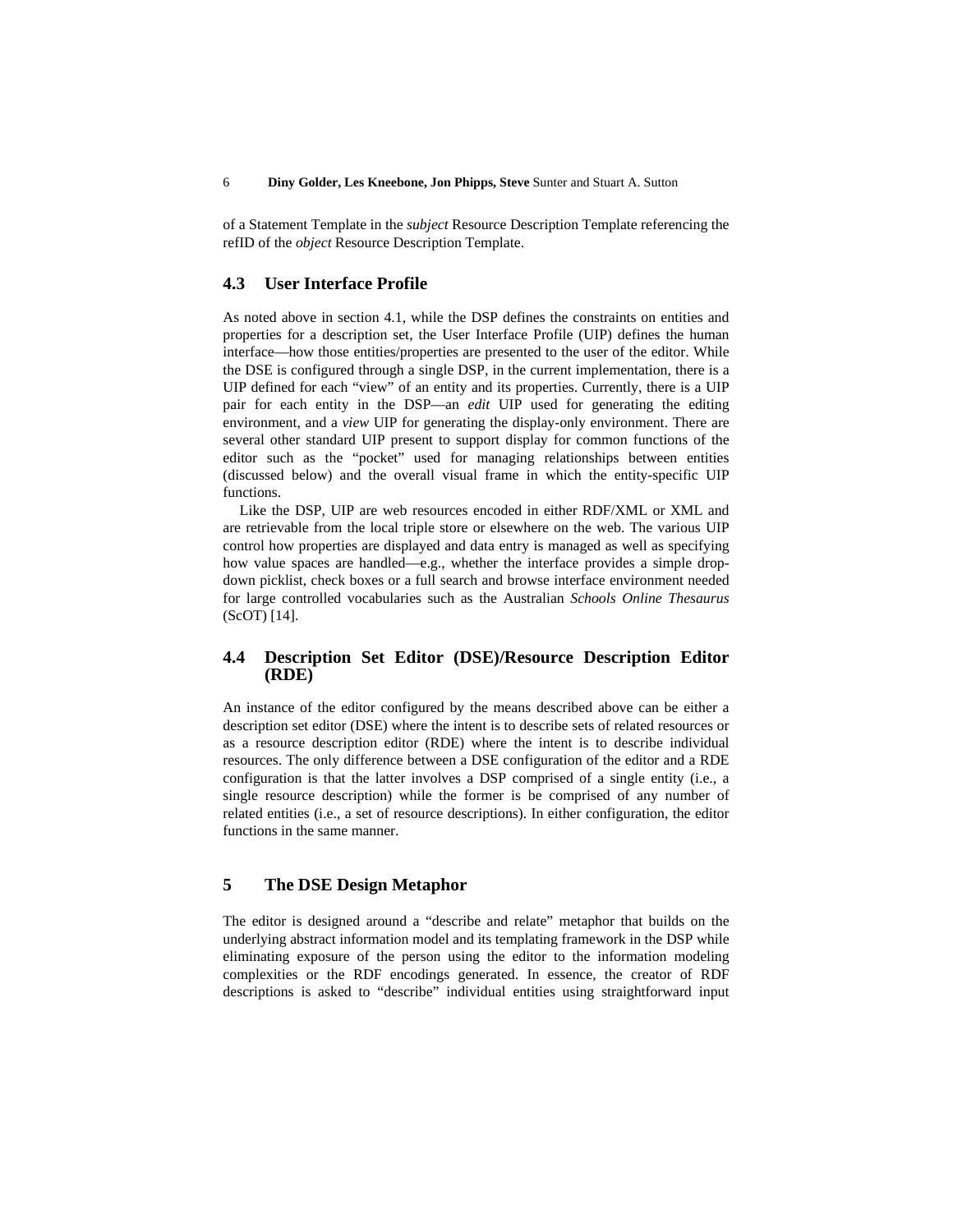templates and then to "relate" those described entities where appropriate. For example, in the Australian national curriculum application profile, there are two entities in the domain model as defined by ASN—a curriculum document entity and a curriculum statement entity. The curriculum document entity describes a strand in a national curriculum such as "Mathematics." In analyzing the curriculum document for representation, an analyst atomizes its text into individual learning objectives that will then be represented in the RDF graph as structurally and semantically related individual curriculum statement entities. Thus a curriculum document representation may be comprised of hundreds or many hundreds of curriculum statement entities.

Once the DSE is configured using this two-entity model, people generating RDF graphs create instances of model entities by selecting the appropriate entity from a menu. Once an entity is selected, the DSE presents the corresponding entity data template. Figure 3 is a screen shot of the data template generated for editing an existing curriculum statement from the Illinois Fine Arts curriculum as viewed through the Australian-configured DSE.



**Fig. 3.** DSE configured for editing a curriculum statement entity using the Australian DSP.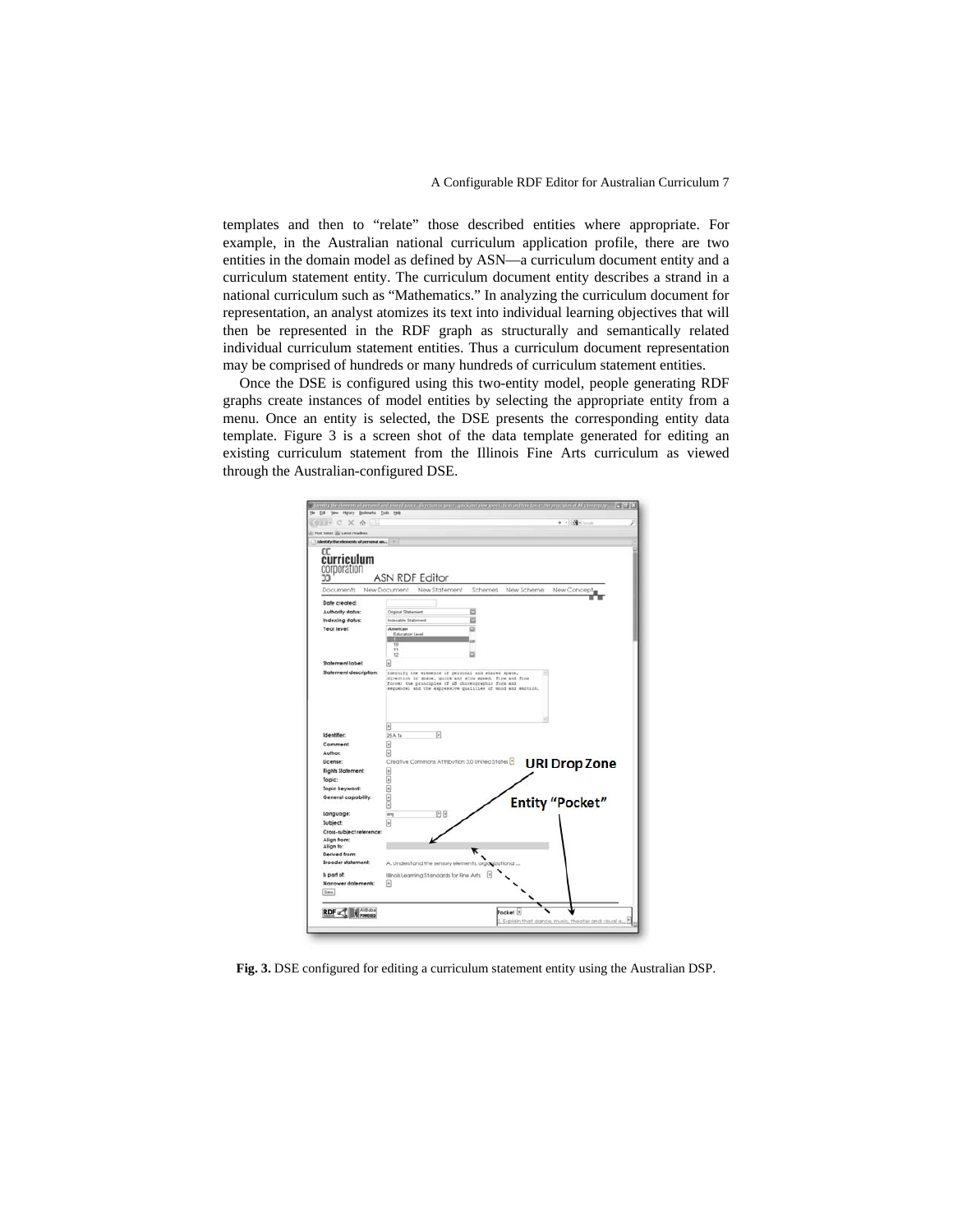#### 8 **Diny Golder, Les Kneebone, Jon Phipps, Steve** Sunter and Stuart A. Sutton

In addition to the otherwise conventional data entry and selection mechanisms apparent in the Figure, there are two features of note: (1) the Entity "Pocket", and (2) the URI Drop Zone for select properties. Both features are used in the processes of relating one entity in a description set to another entity either in- or outside the set. The "Pocket" is used to hold one or more URI entities for subsequent use. As shown by the broken-line arrow in Figure 3, any resource URI in the Pocket that has been defined as a class within a property's range of permitted classes in the DSP can be dragged from the Pocket to that property's Drop Zone as a value URI (grayed area in Figure 3). If the resource URI is not within a property's declared range, the resource URI will not be assigned.

Figure 4 illustrates a resource being dragged to the Pocket from a hierarchical display of related ASN statements in the New Jersey Visual and Performing Arts curriculum. The resource URI in the Pocket is now available to serve as a value URI of the *alignTo* property in Figure 3 when dragged from the Pocket to the Drop Zone for that property—thus asserting that the Illinois statement is semantically aligned to this New Jersey statement.



**Fig. 4.** Dragging a resource URI to the "Pocket".

#### **6 Future Work**

While the discussion here has been cast in terms of the ASN core schema and the Australian ASN application profile, the DSE can be configured to generate RDF graphs for any DCAM conformant description set. For example, work is underway to